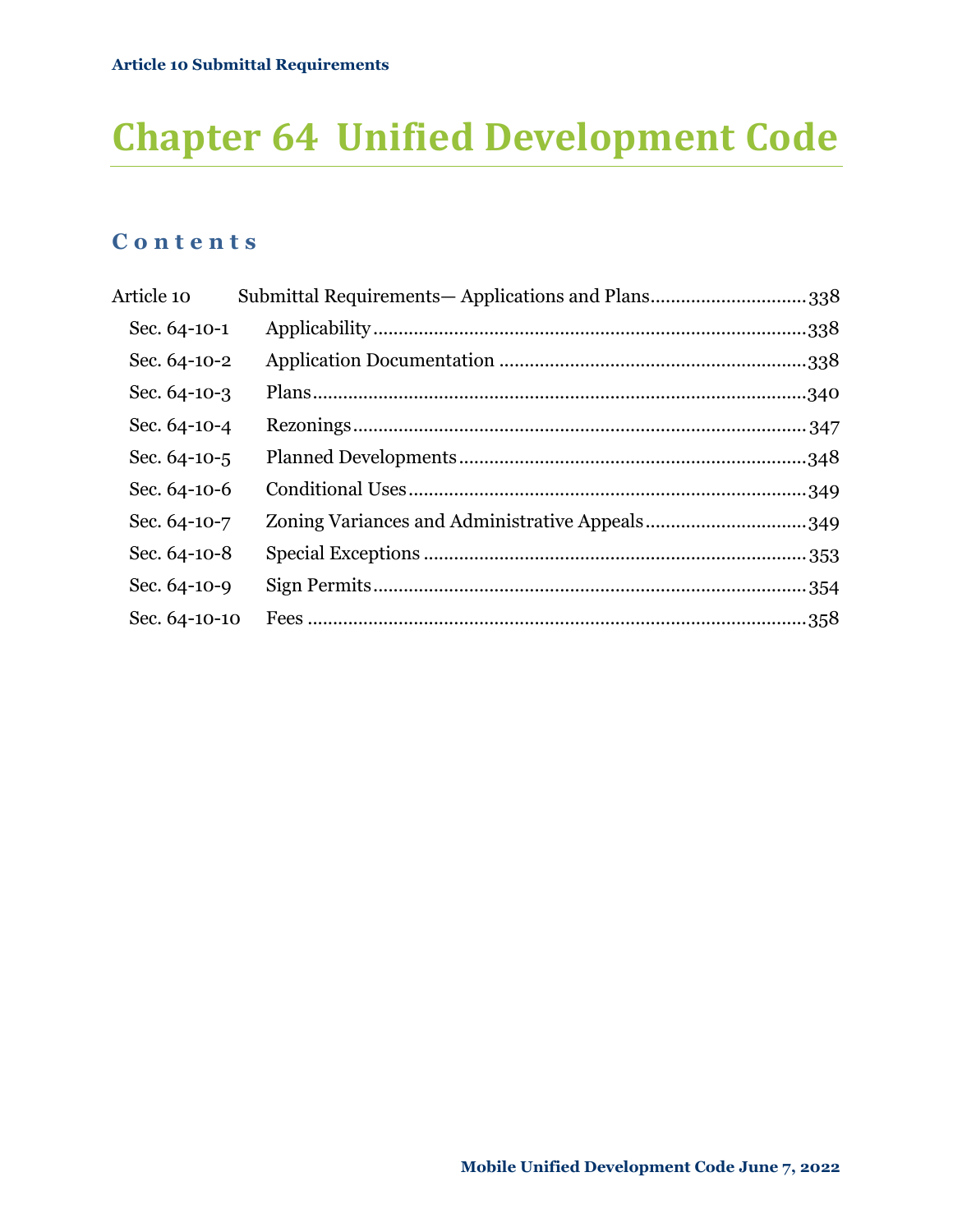## <span id="page-1-0"></span>Article 10 Submittal Requirements-**A p p l i c a t i o n s a n d P l a n s**

### <span id="page-1-1"></span>**Sec. 64-10-1 Applicability**

- **A.** Generally. This Article establishes the information required for:
	- **1.** Planning Commission and Board of Adjustment Applications in order to be considered complete for review;

- **2.** Building Plans, Concept Plans, Lighting Plans, Shared Parking Plans, Site Plans, Landscape Plans; and
- **3.** Sign Permits, Nonconforming Documentation.

### <span id="page-1-2"></span>**Sec. 64-10-2 Application Documentation**

- **A.** Applications. Planning Commission or Board of Adjustment Applications must include the following information:
	- **1.** Project Description. The proposal for development should include/illustrate quantitative and qualitative information both in a narrative and depicted on a concept or Site plan, a time frame for development, hours of operation and the location of easements which may be required for Site access, drainage or utilities.
	- **2.** Applicant Information. The Applicant's name(s), mailing addresses, telephone numbers, email addresses and business name(s), if applicable.
	- **3.** Owner Information. The property owner's name(s), mailing addresses, telephone numbers, email addresses and business name(s), if applicable.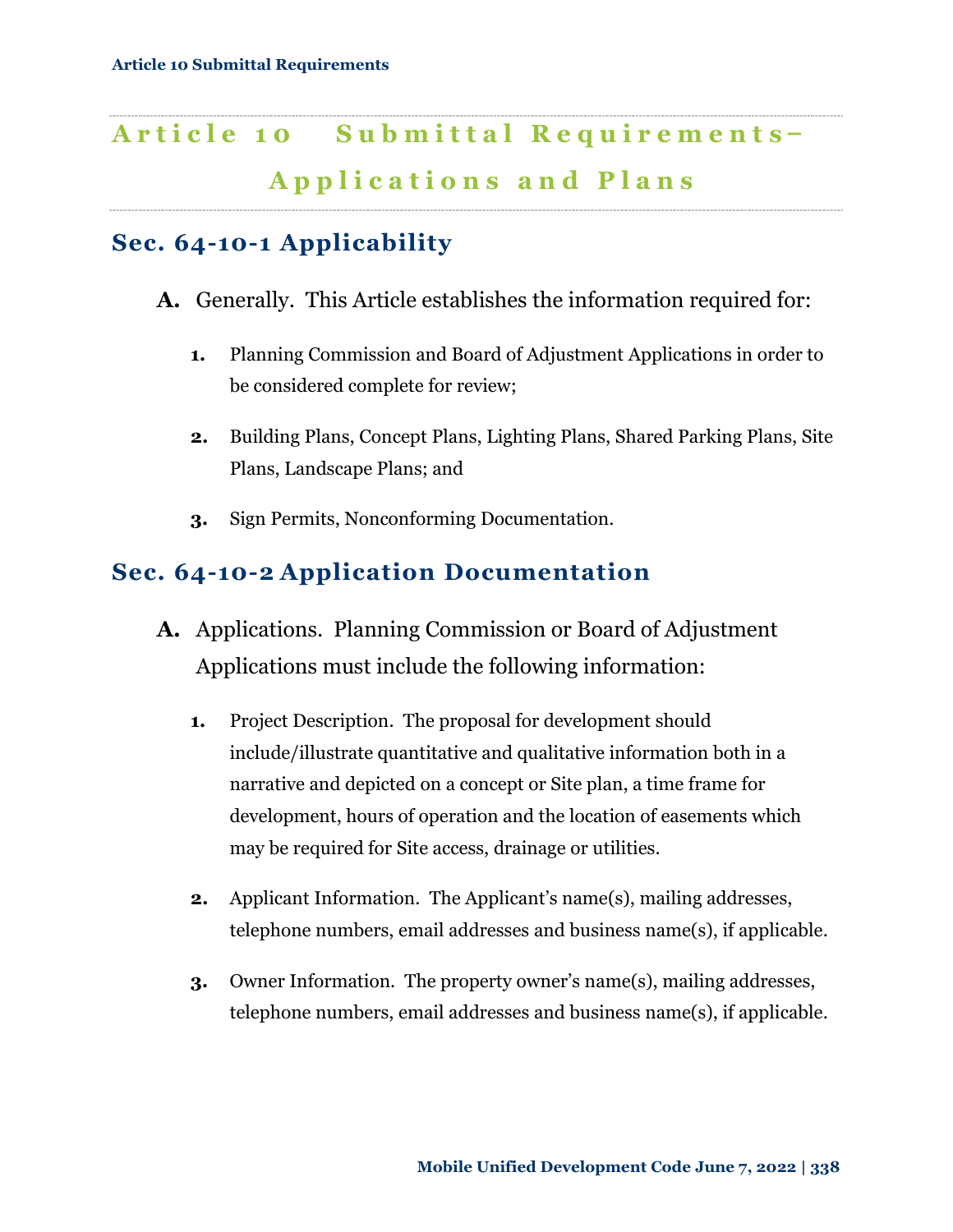- **4.** Design Professional. The design professional's name(s), mailing addresses, telephone numbers, email addresses and business name(s), if applicable.
- **5.** Notification Requirements.
	- **(a)** Notification Distance.
		- **(1)** Standard Notification Requirements. Notification list with the names and complete mailing addresses of owners of property lying within three hundred (300) feet of the property, as shown by the records of the Mobile County Revenue Commission and verified via the Mobile County Probate Court Office.
		- **(2)** Above Ground Storage Tank Notification Requirements. Notification list with the names and complete mailing addresses of Owners of property lying within three thousand (3000) feet of the property, as shown by the records of the Mobile County Revenue Commission and verified via the Mobile County Probate Court Office.
	- **(b)** Notification format.
		- **(1)** Notification Verification. All property ownership information provided for notification must be verified by the Applicant through the Probate Court records.
		- **(2)** Each name and address must be typed on a standard size (1" x 2 5/8") white self-adhesive label.
		- **(3)** This list must include one (1) label with the Applicant's name and address, and one (1) label with the property Owner's name and address (if the Applicant and property Owner differ).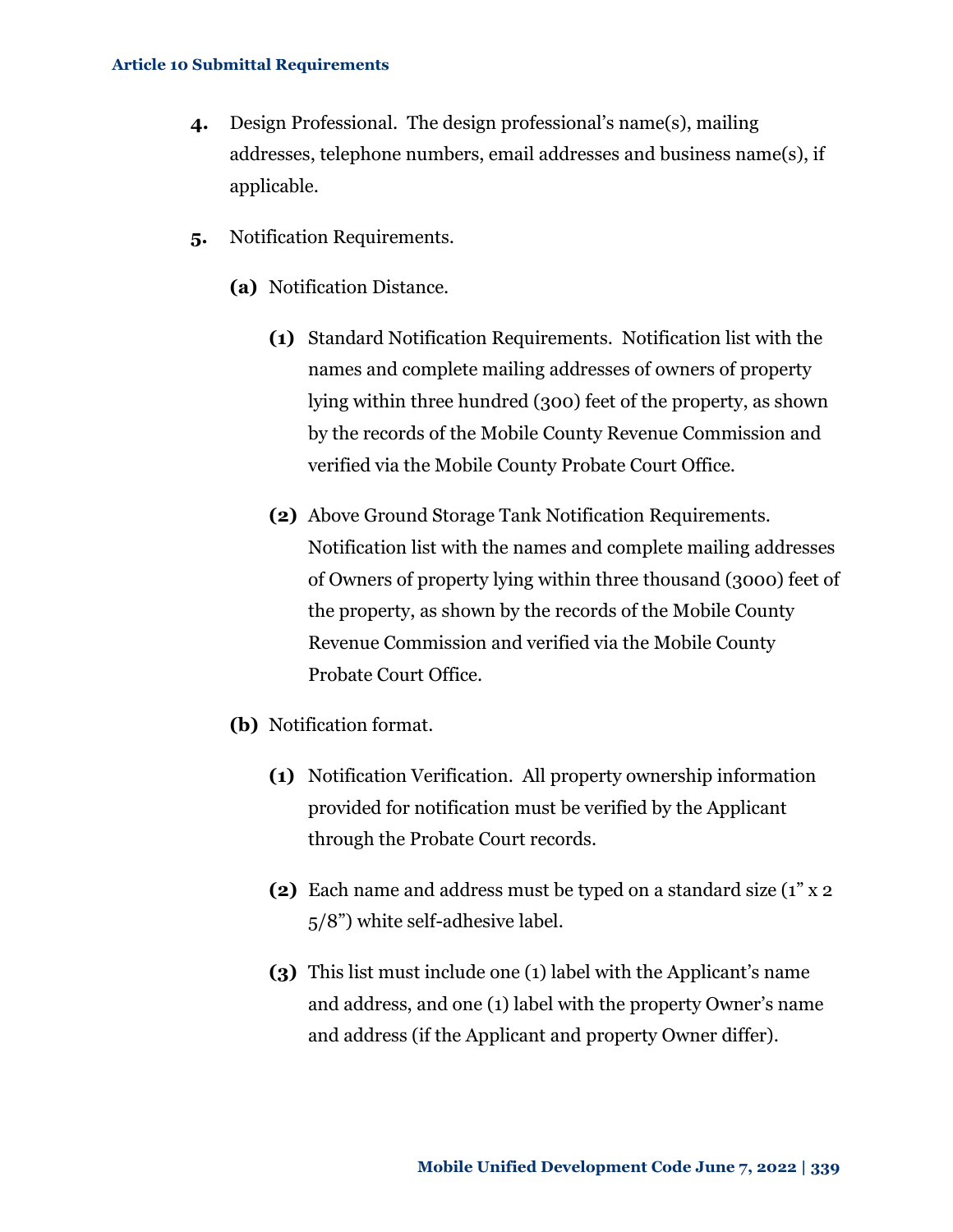- **(4)** If an electronic submission is used, the complete notification list, with the Applicant and property Owner's name and mailing address must be submitted in a proper format as approved by the Director.
- **6.** Legal Description. A complete legal description of the property encompassed by the Application. If an existing lot of record or proposed lot of record contains multiple zoning districts, the legal description shall encompass the entirety of the property to be rezoned to a single zoning district.
- **7.** Parcel Identification. List of all tax parcels included in the legal description.
- **8.** Location. Address and/or brief description of property location.
- **9.** Zoning. List of existing zoning district(s) (all Applications) and proposed zoning district (for rezoning Applications only).
- **10.** Landscape. For Site plan or use specific approvals, such as Conditional Use Permits, Planned Developments and Variance Applications, the locations, species and diameter breast height (DBH) of existing Heritage Trees indicating those to be retained and those to be removed. The location and dimensions of the proposed landscape areas and proposed new trees.
- **B.** Traffic Impact Studies (TIS). The Traffic Engineer shall prescribe the requirement and content of traffic impact studies.

### <span id="page-3-0"></span>**Sec. 64-10-3 Plans**

**A.** All plans shall be submitted in a format approved by the Director.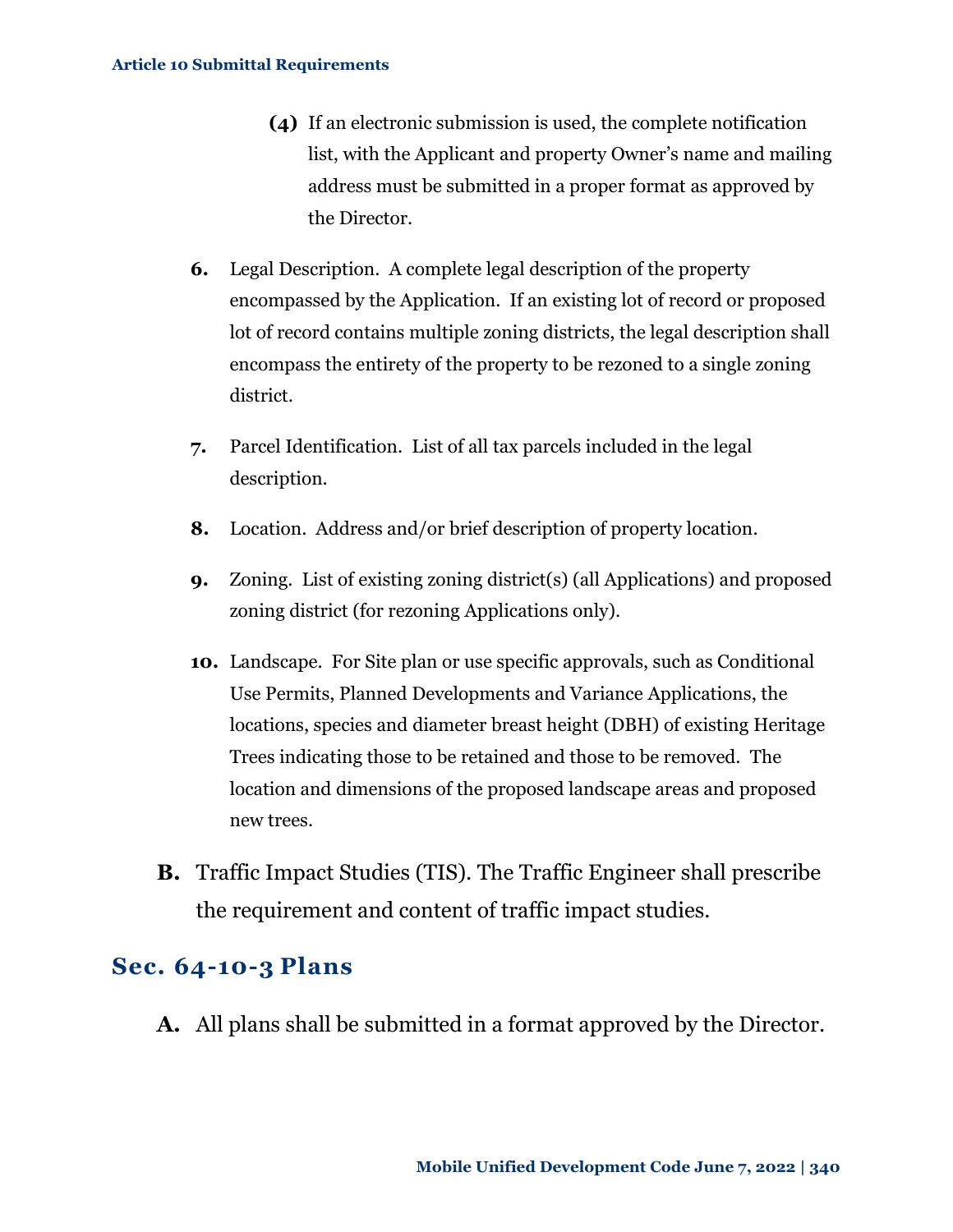- <span id="page-4-0"></span>**B.** Building Plan. A Building Plan must include the following elements unless otherwise exempted by the Director.
	- **1.** Drawn to a standard architectural scale, detailed sufficiently to illustrate the following:
		- **(a)** Height and area of building(s).
		- **(b)** Floor plans and occupant load(s).
		- **(c)** Elevations, materials and architectural details.
		- **(d)** Any other information necessary to document compliance with the provisions of this Chapter.
- **C.** Concept Plan. A concept plan must include the following elements unless otherwise exempted by the Director.
	- **1.** Property boundaries, drawn to a standard engineering scale.
	- **2.** Proposed pedestrian and vehicular circulation, including Site access, and connectivity to with the surrounding area(s).
	- **3.** Proposed development areas with maximum heights and square footage for commercial, industrial or mixed use structures; number of dwelling units per use area and development by acreage by use areas (a)-(g) below.
		- **(a)** Residential;
		- **(b)** Commercial;
		- **(c)** Mixed Use;
		- **(d)** Industrial;
		- **(e)** Civic Space;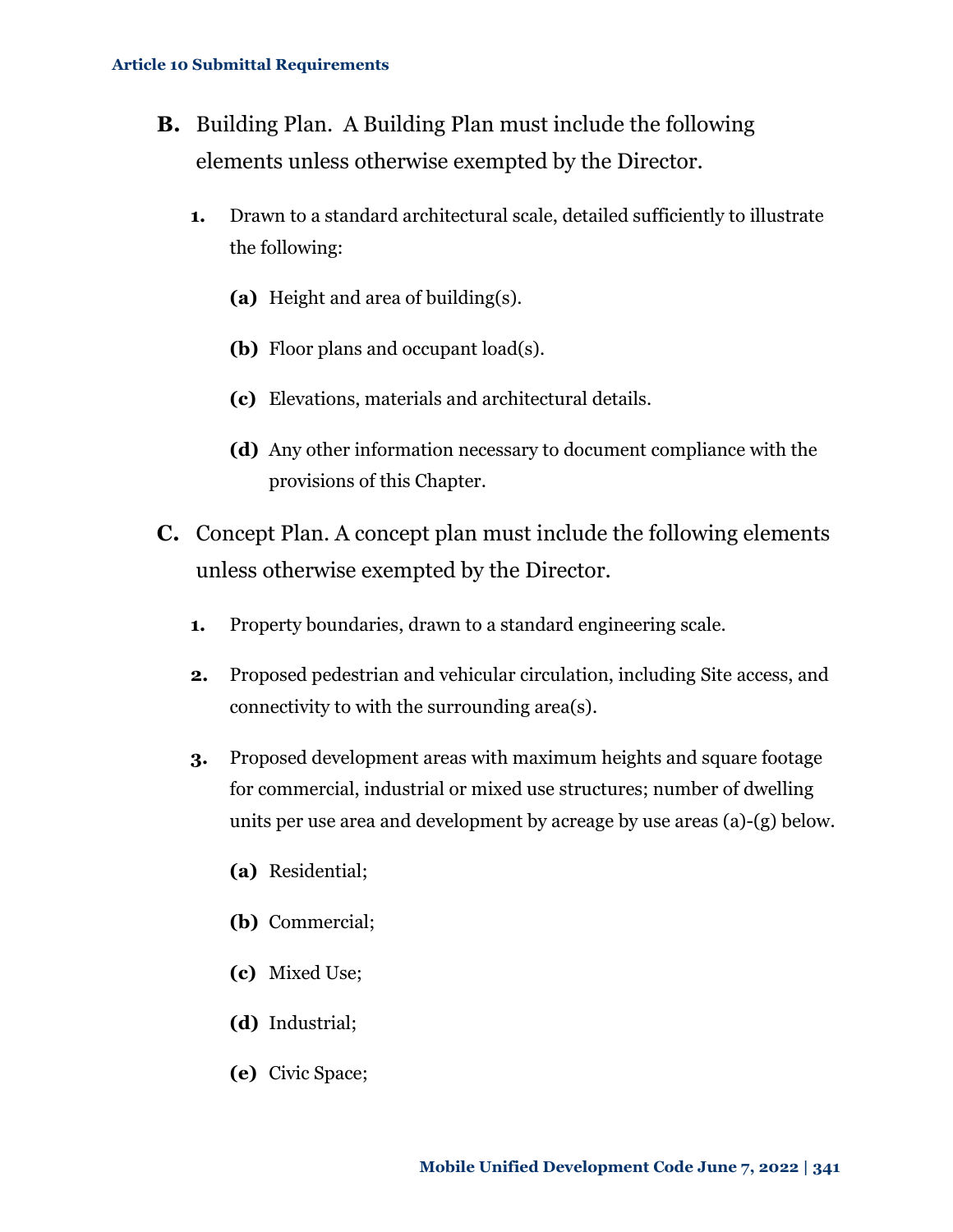- **(f)** Conservation Areas; and
- **(g)** Other Common Areas, including landscape areas and buffers.
- **4.** Parking Areas-estimated number of parking spaces per land use area.
- **5.** Phasing Plan.
- **D.** Lighting Plan
	- **1.** Lighting shall be according to an approved Lighting Plan (photometric plan) prepared by a qualified and registered professional who shall affix their stamp and seal onto the plan providing the following information:
		- **(a)** All property lines and all adjacent properties' zoning district classifications.
		- **(b)** The type of lamp to be used in each fixture, including the manufacturer's name, part number, lamp wattage, lumen output and a copy of the manufacturers lamp specifications.
		- **(c)** All pole heights and locations.
		- **(d)** The type of fixtures, including the manufacturer's name and model number, wattage and light loss factor.
		- **(e)** Point-to-point photometric calculations at intervals of not more than ten (10) feet at ground level demonstrating that the Plan will provide a uniform intensity of lighting on surfaces in conformance with Article 3.
		- **(f)** The area of each photometric calculation, including an extra calculation to identify the light level produced at the property line, and all data used in each calculation.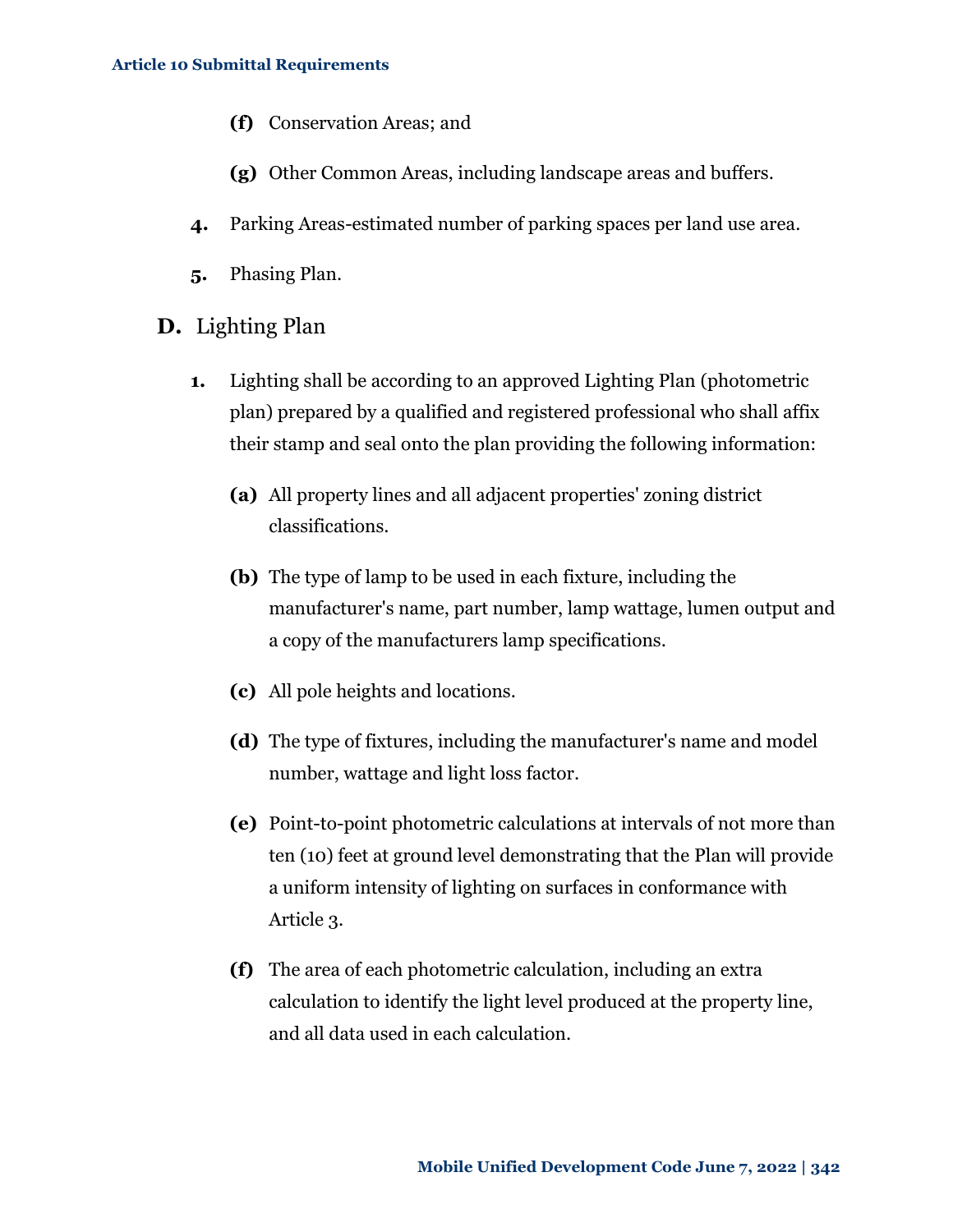- **(g)** Certification. All required lighting shall be installed and approved prior to issuance of a Certificate of Occupancy. The registered professional who stamped the plans shall certify by letter that the installation complies with the approved Plan. The letter shall specify fixtures, wattages, pole heights and any special requirements such as rotation, angle, shielding or positioning of critical poles at property lines.
- <span id="page-6-0"></span>**E.** Site Plan. A Site Plan must include the following elements unless otherwise exempted by the Director.
	- **1.** Drawn to a standard engineering or architectural scale.
	- **2.** Property lines, with dimensions, including overall property size in square feet.
	- **3.** Building footprint(s), including:
		- **(a)** number of stories;
		- **(b)** maximum overall height;
		- **(c)** square footage for commercial or mixed-use structures;
		- **(d)** development acreage by use area or building; and
		- **(e)** number of dwelling units per use area or building.
	- **4.** Sidewalks.
	- **5.** Streets, Driveways and parking, including accessible parking spaces and loading facilities.
	- **6.** Landscape areas, including size and species of tree(s) to be preserved.
	- **7.** All easements (existing and proposed).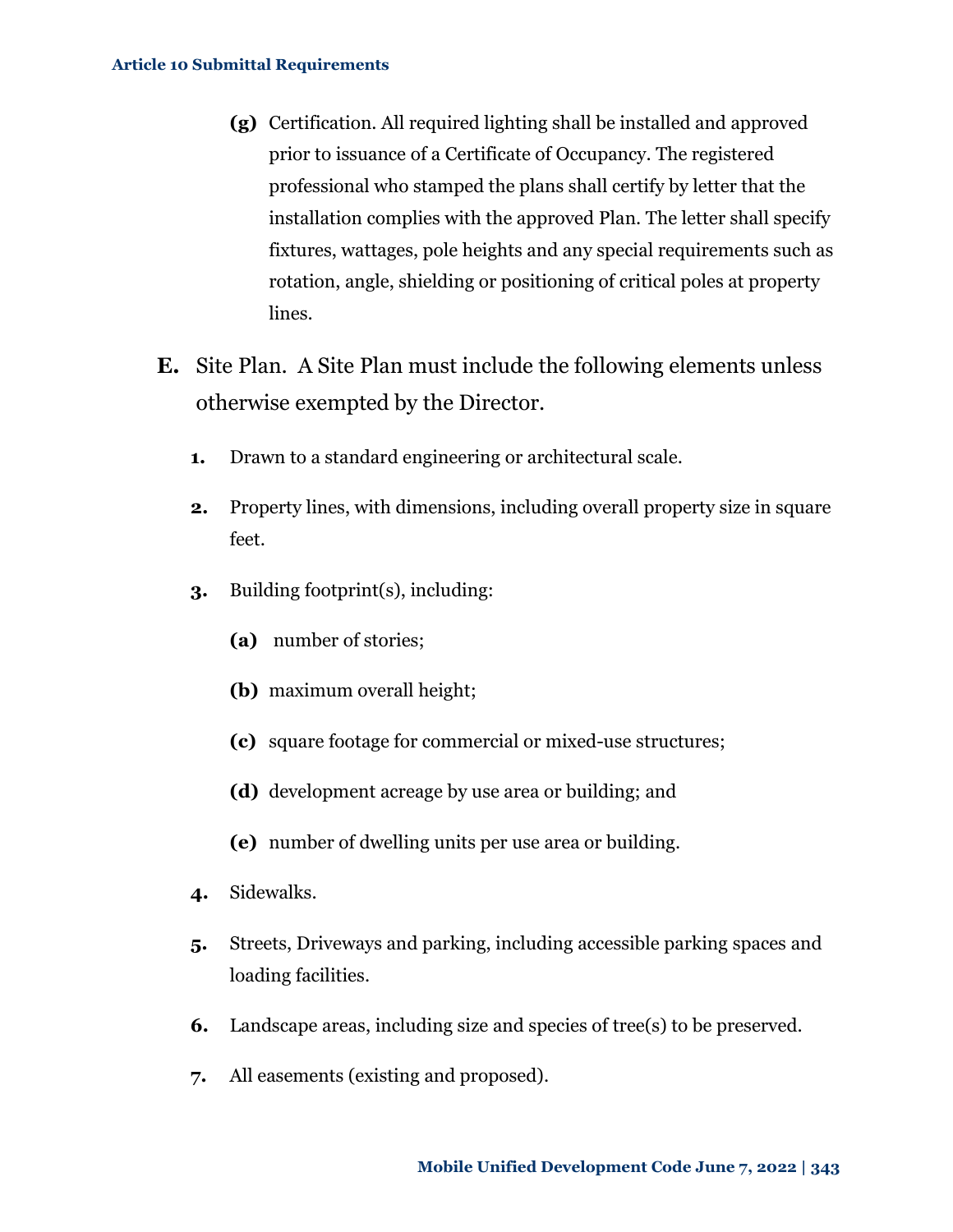- **8.** Detention and Common Areas.
- **9.** Dumpster location(s).
- **10.** Fences, buffers and walls.
- **11.** Ground based mechanical equipment (commercial or industrial uses).
- **12.** Free-standing Sign locations (existing and proposed).
- **13.** Any other hardscape Site improvements not listed above.
- **F.** Landscape Plans. The landscape plan shall be drawn at the same scale as the Site plan and shall contain the following information.
	- **1.** The date, scale, north arrow, title and name of property owner.
	- **2.** Placement of note, signed by the property owner and dated, stating that "The property owner shall maintain the provided tree and landscape areas according to requirements of Article 3 of this Chapter." The name of the property owner shall be printed below the signature.
	- **3.** The approximate location of existing boundary lines and dimensions of the Building Site.
	- **4.** The location, species and size of existing trees and other vegetation that the Applicant proposes to remain on the Site and have made a part of the landscape development.
	- **5.** The approximate center line of existing watercourses.
	- **6.** The approximate location of significant drainage features.
	- **7.** The location and size of:
		- **(a)** Existing or proposed freestanding signage;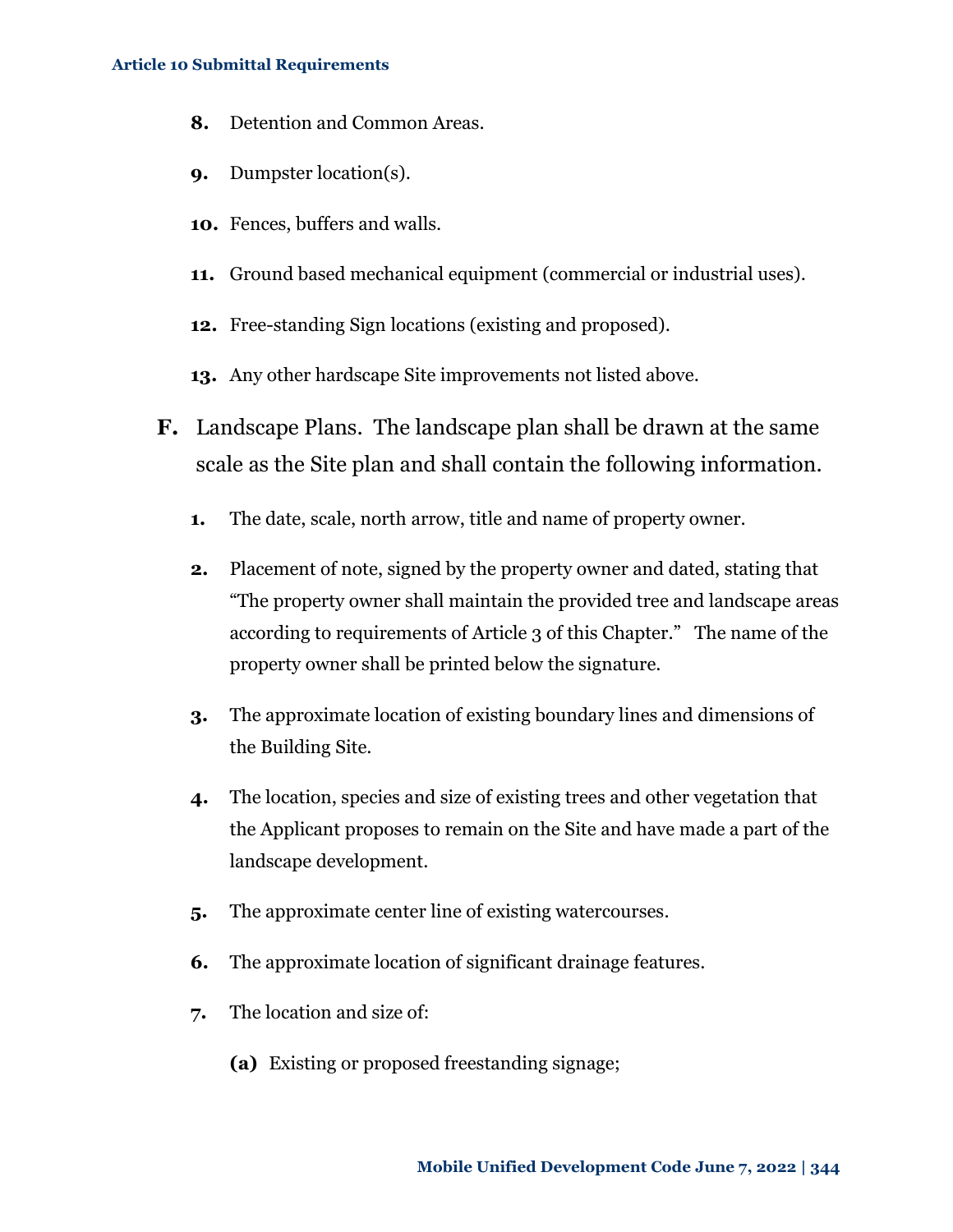- **(b)** Existing overhead powerlines in the adjacent right-of-way or crossing the Site;
- **(c)** Existing and proposed Streets and Alleys;
- **(d)** Existing and proposed utility easements on or adjacent to the Building Site; and
- **(e)** Existing and proposed sidewalks adjacent to Streets.
- **8.** The location and size, in square feet, of proposed landscaped areas.
- **9.** The location, number, size and name of proposed landscape material.
- **10.** Statistics verifying the minimum percentage of landscaping required under this Section will be met:
	- **(a)** Total Landscaped Area provided in square feet;
	- **(b)** Total front landscape area provided in square feet;
	- **(c)** Number and type of frontage trees (Overstory and Understory);
	- **(d)** Number and type of perimeter trees (Overstory and Understory); and
	- **(e)** Number and type of parking trees (Overstory and Understory).
- **11.** The locations, species and DBH of existing Heritage Trees:
	- **(a)** Indicating those to be retained; and
	- **(b)** Those Heritage Trees to be removed; and
	- **(c)** Whether they are to be counted as part of the landscaping requirements.
- **12.** An indication of how healthy, existing trees proposed to be retained will be protected during construction.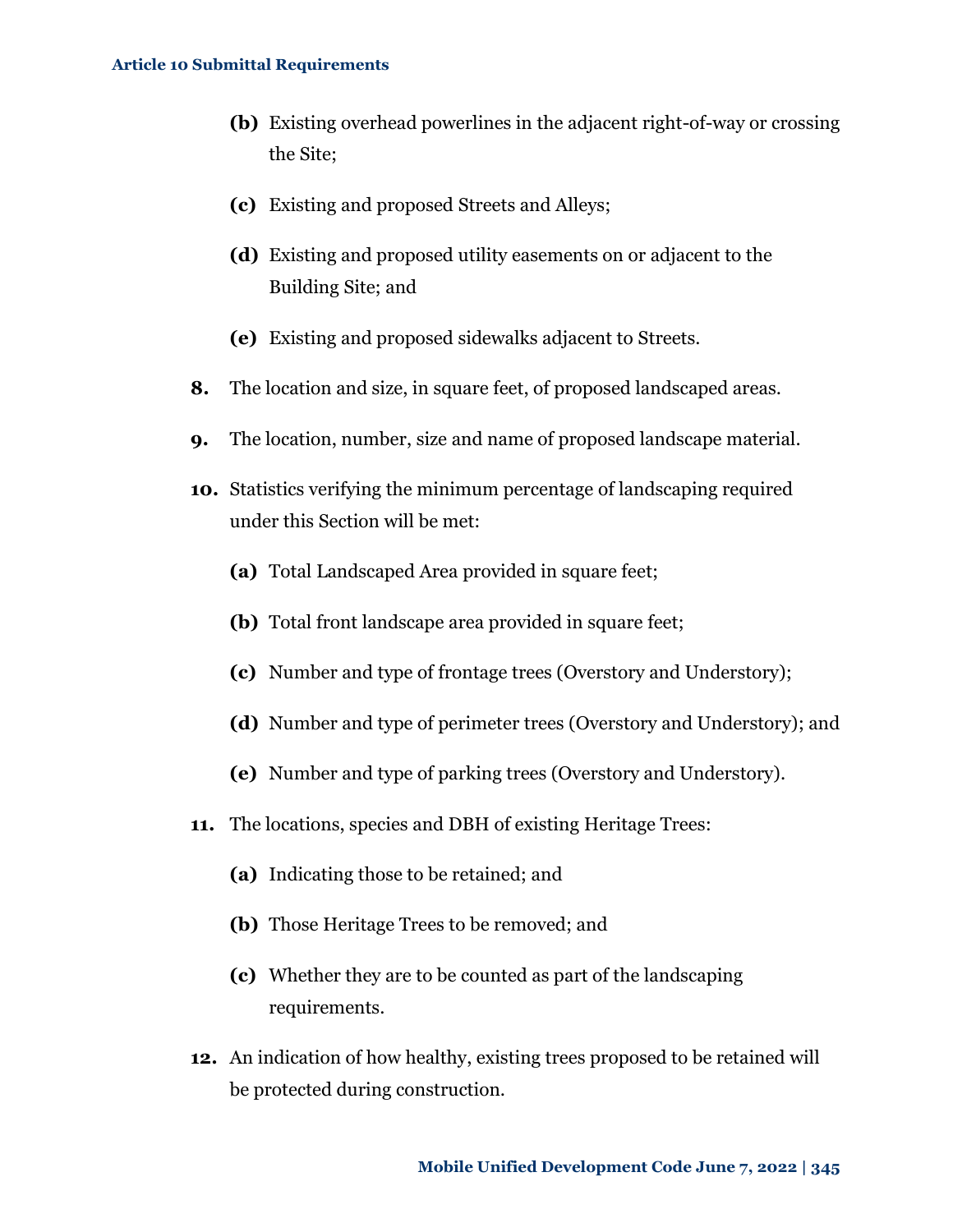- **13.** The location and dimensions of the proposed Landscape Areas within the parking area(s) including a description and location of new trees and plant materials to be placed within the Landscape Area.
- **14.** An indication, using written or graphic information, of how the Applicant plans to protect existing trees and other vegetation, which are proposed to be retained, from damage during construction.
- **15.** The proposed irrigation type and design.
- **16.** Certification that the landscape plan satisfies all purposes, objectives and requirements of this Section prepared and signed by one of the following:
	- **(a)** Licensed Landscape Architect;
	- **(b)** Licensed Professional Engineer;
	- **(c)** Licensed Architect; or
	- **(d)** Certified landscape professional.
- **G.** Shared Parking Plan. The Shared Parking Plan shall be drawn at the same scale as the Site plan and shall contain the following information.
	- **1.** Engineer's/Surveyor's plans showing the location of the uses or structures for which off-street parking facilities are required;
	- **2.** Engineer's/Surveyor's plans showing the location at which the off-street parking facilities are proposed to be located (in relation to the use), and including all required and proposed improvements;
	- **3.** Legal descriptions;
	- **4.** Parcel numbers of all properties involved;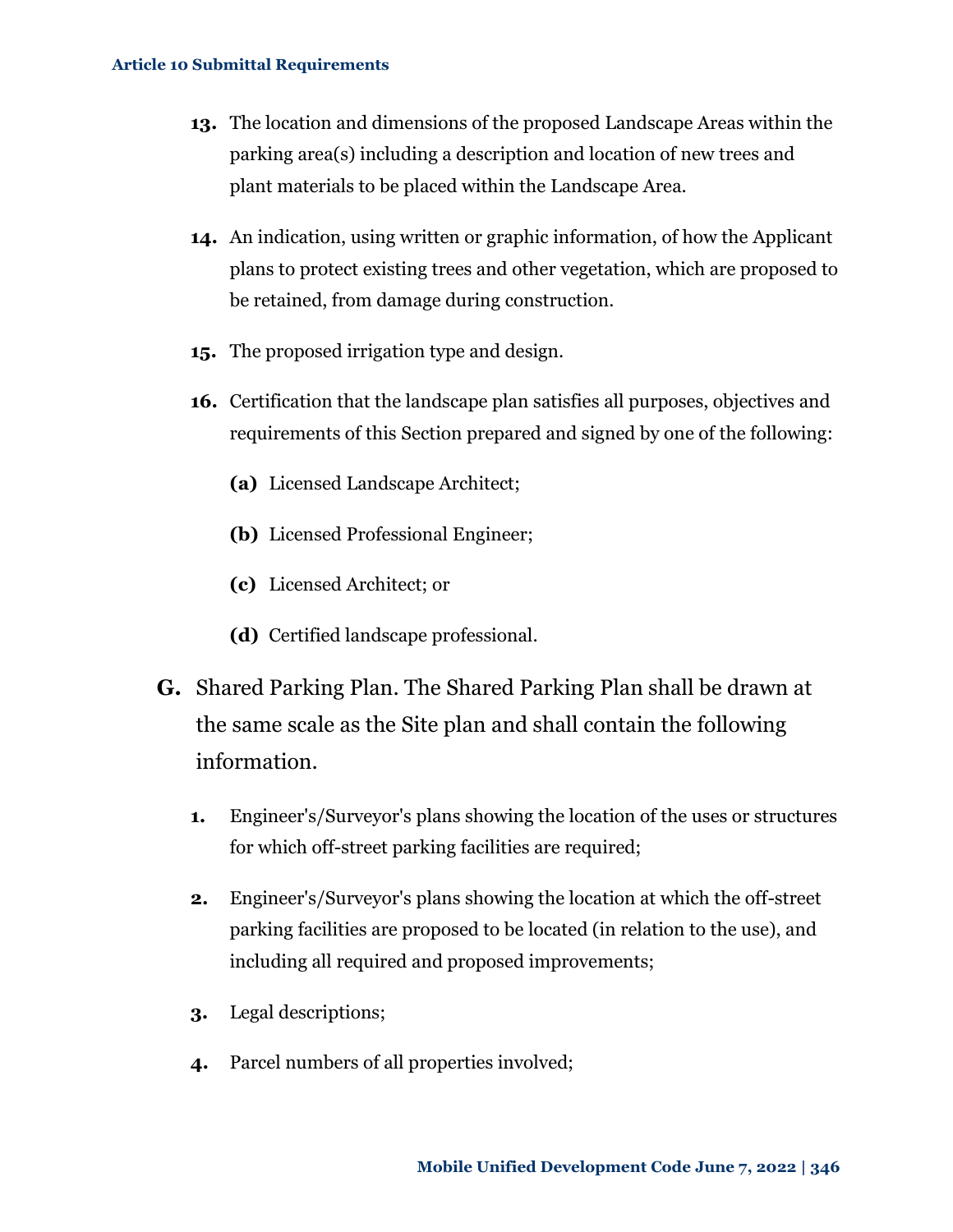- **5.** Narrative describing the project;
- **6.** Development name; and
- **7.** Location of Use.

### <span id="page-10-0"></span>**Sec. 64-10-4 Rezonings**

- **A.** Application
	- **1.** If more than one Application is required to be heard by the Planning Commission, the Applications should be filed concurrently.
	- **2.** A separate rezoning Application is required for each zoning district requested.
- **B.** Information Required. This Section establishes the information that a Rezoning Application must include in order to be considered complete.
	- **1.** Application Documentation as set forth in Application Documentation, [Sec. 64-10-2 above;](#page-1-2)
	- **2.** Boundary Plan illustrating the overall property with dimensions, angles and bearings and street frontages including right-of-way widths;
	- **3.** A Concept Plan or Site Plan may be required due to the complexity of the proposed project, or at the Planning Commission's request;
	- **4.** Statement of Justification for Rezoning as required in Article 5; and
	- **5.** If a Neighborhood Meeting is required (see Article 5), the submission of all documentation listed therein.
- **C.** Traffic Impact Studies (TIS). The Traffic Engineering shall prescribe the requirements and contents of traffic impact studies.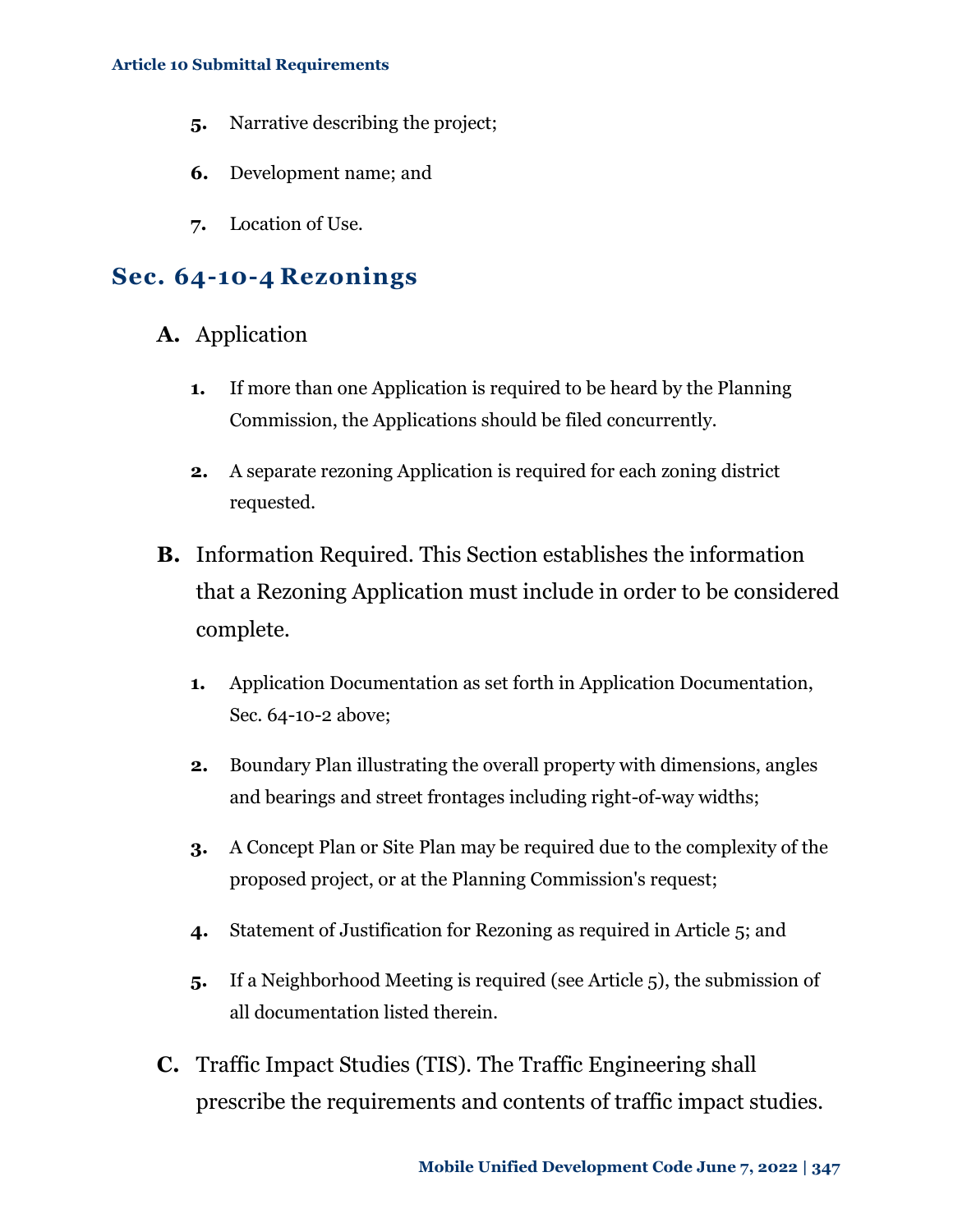### <span id="page-11-0"></span>**Sec. 64-10-5 Planned Developments**

- **A.** Information Required. This Section establishes the information that Planned Development Applications must include in order to be considered complete.
	- **1.** Application Documentation as set forth in [Article 10Sec. 64-10-2,](#page-1-2) above;
	- **2.** Submission of all Dimensional and Design Standards as set forth in Article2.
	- **3.** Submission of a Concept Plan as set forth in **Error! Reference source n ot found.**.
	- **4.** A Site Plan may be required due to the complexity or scope of the proposed project, as set forth in [Sec. 64-10-3E above](#page-6-0) or at the Planning Commission's request.
	- **5.** Justification for the Planned Development, illustrating how the project cannot feasibly comply with the standards in any of the other zoning districts;
	- **6.** Concept Plan and a detailed narrative of how the design and dimensional standards illustrate a high degree of design quality or fulfillment of an important public purpose(s).
	- **7.** Submission of all required Neighborhood Meeting Documentation, as required by Article 5.
- **B.** Traffic Impact Studies (TIS). The Traffic Engineer shall prescribe the requirements and contents of traffic impact studies.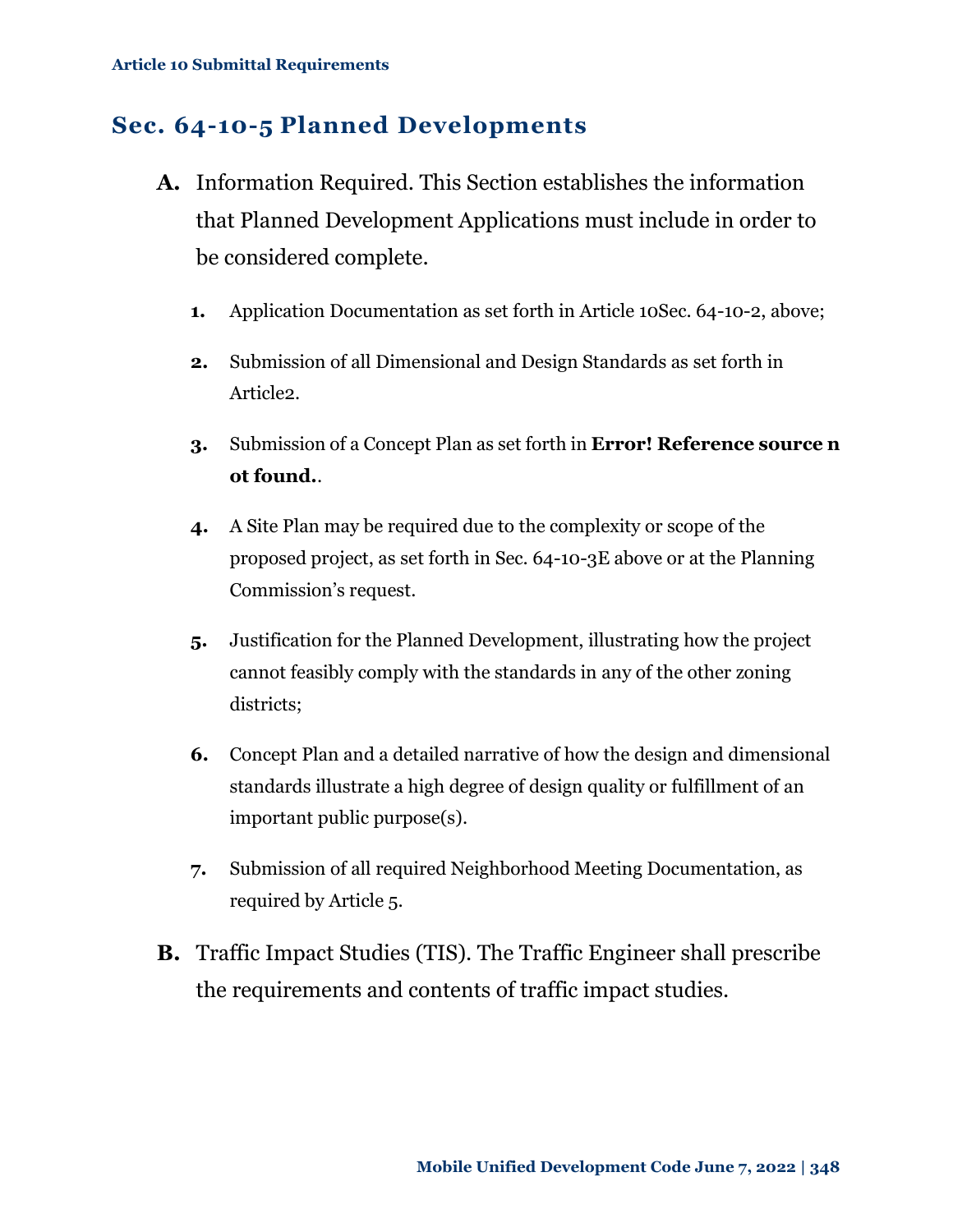### <span id="page-12-0"></span>**Sec. 64-10-6 Conditional Uses**

- **A.** Application. If more than one Application is required to be heard by the Planning Commission, the Applications should be filed concurrently.
- **B.** Information Required. This Section establishes the information that Conditional Use Applications must include in order to be considered complete.
	- **1.** Application Documentation as set forth in [Article 10Sec. 64-10-2,](#page-1-2) above.
	- **2.** A Site plan as set forth in [Sec. 64-10-3E above.](#page-6-0)
	- **3.** Provision of detailed justifications and documentation of compliance with Approval Criteria for Conditional Uses as required in Article 5.
	- **4.** Submission of all required Neighborhood Meeting Documentation, as required by Article 5.
- **C.** Traffic Impact Studies (TIS). The Traffic Engineer shall prescribe the requirements and contents of traffic impact studies

### <span id="page-12-1"></span>**Sec. 64-10-7 Zoning Variances and Administrative Appeals**

- **A.** Information Required for Use Variance. This Section establishes the information that a Use Variance Application must include in order to be considered complete.
	- **1.** Application Documentation as set forth in [Article 10Sec. 64-10-2,](#page-1-2) above.
	- **2.** A Site Plan as set forth in [Sec. 64-10-3E above.](#page-6-0)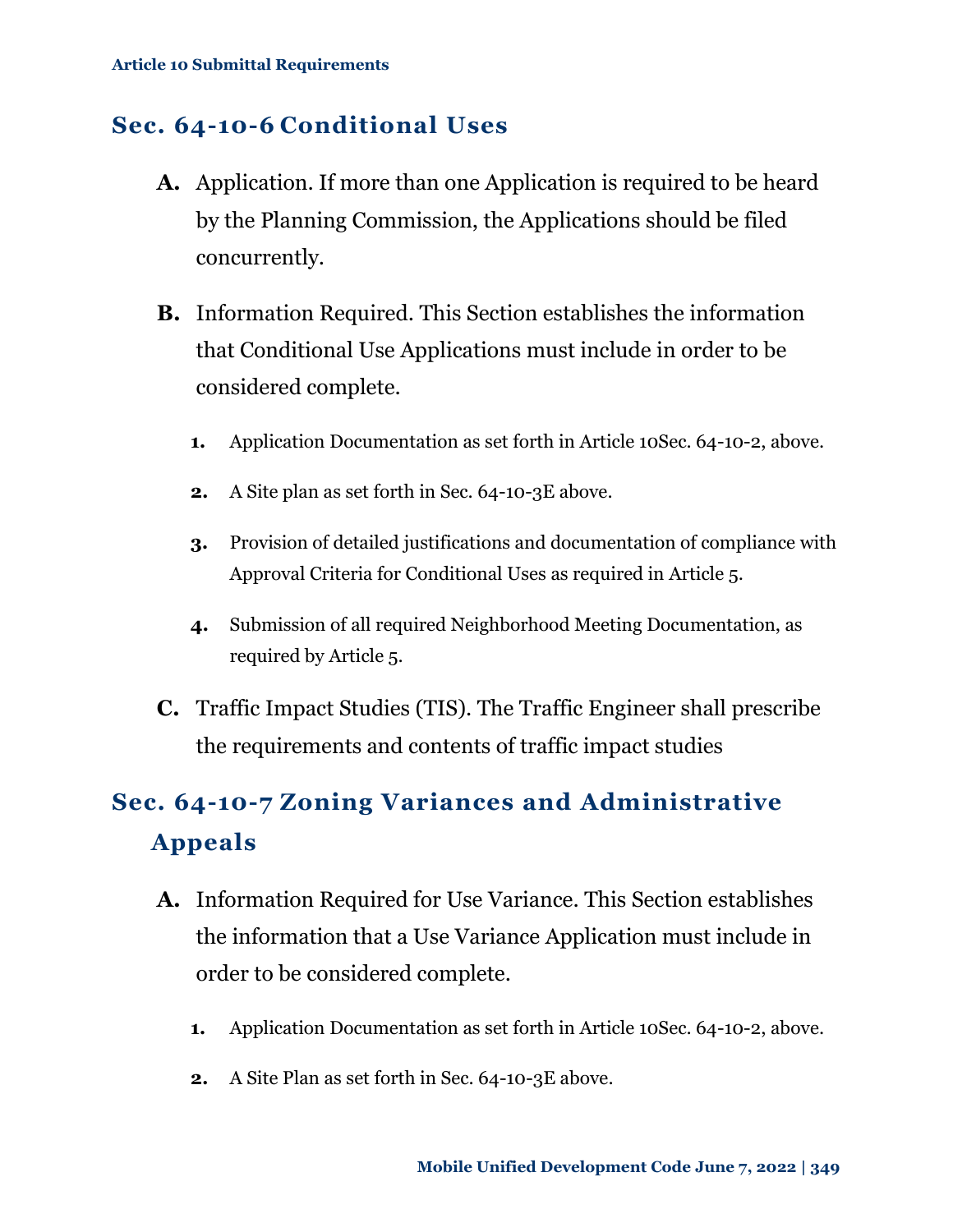- **3.** A Building Plan as set forth in [Sec. 64-10-3B above.](#page-4-0), unless otherwise waived by the Director.
- **4.** A detailed description of the proposed use, including activity (identify operations which involve use of equipment or machinery which will generate excessive noise, odors or air pollution, as well as excessive traffic), days and hours of operation, number of employees, number of customers per day, gross square footage and parking requirements.
- **5.** Statements and supporting evidence explaining:
	- **(a)** why the property cannot be used in compliance with this Chapter;
	- **(b)** how this property is different from neighboring properties;
	- **(c)** how the Applicant proposes to eliminate any negative impacts to surrounding properties;
	- **(d)** how the variance will not be contrary to the public interest;
	- **(e)** why the variance is needed to resolve special conditions; and
	- **(f)** why or how a literal enforcement of the provisions of this Chapter will result in unnecessary hardship.
- **B.** Information Required for Bulk or Site Variance. This section establishes the information that a Bulk or Site Variance Application must include in order to be considered complete.
	- **1.** Application Documentation as set forth in [Article 10Sec. 64-10-2,](#page-1-2) above.
	- **2.** A Site Plan as set forth in [Sec. 64-10-3E above.](#page-6-0)
	- **3.** A Building Plan as set forth in [Sec. 64-10-3B above.](#page-4-0), unless otherwise waived by the Director.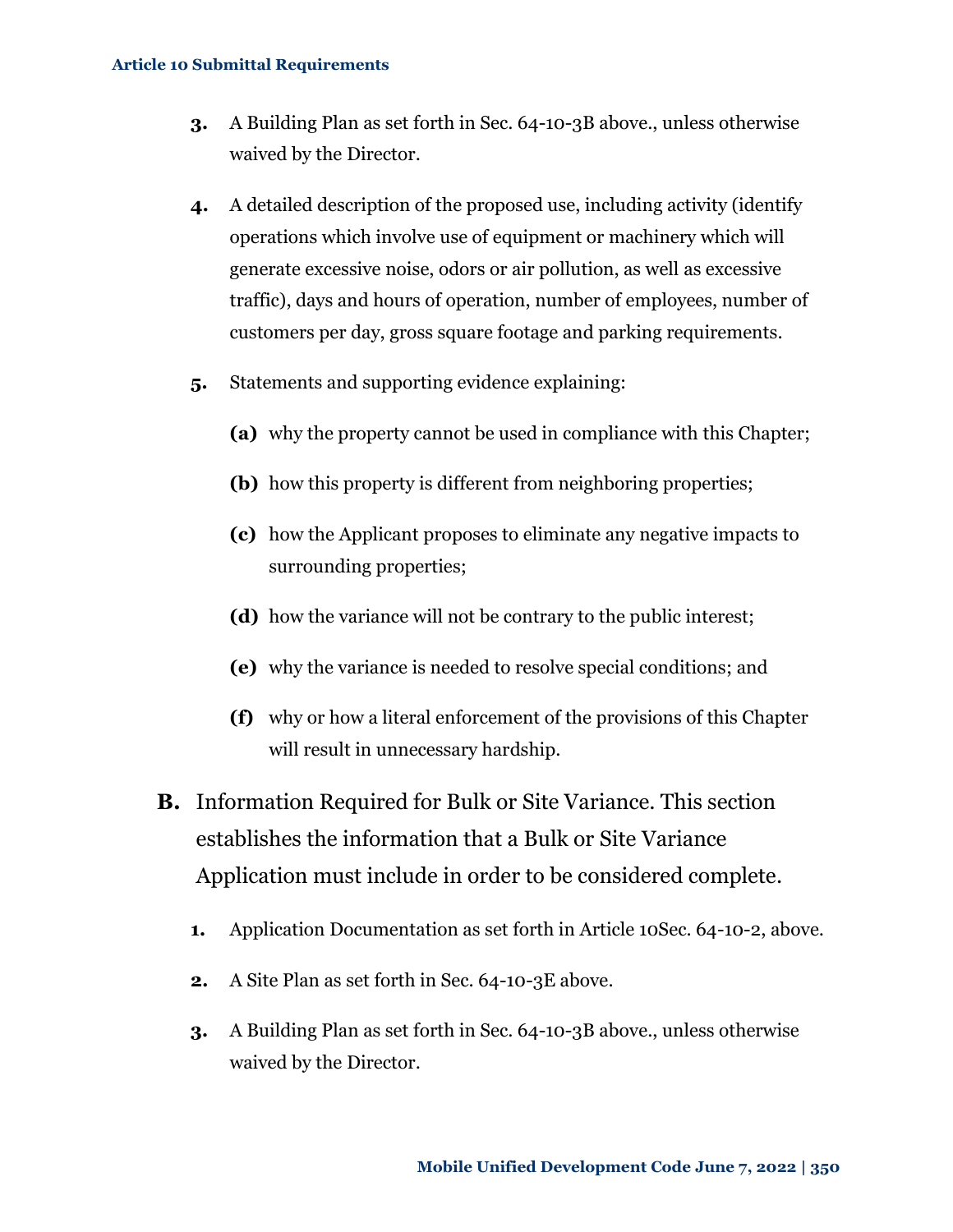- **4.** A detailed description of the proposed improvements, including specific information regarding the requested variance (e.g. Setbacks and Yards required and provided, Site coverage allowed and provided, parking spaces required and provided and similar improvements).
- **5.** Statements and supporting evidence explaining:
	- **(a)** why the property cannot be used in compliance with this Chapter;
	- **(b)** how this property is different from neighboring properties;
	- **(c)** how the Applicant proposes to eliminate any negative impacts to surrounding properties;
	- **(d)** how the variance will not be contrary to the public interest;
	- **(e)** why the variance is needed to resolve special conditions, and
	- **(f)** why or how a literal enforcement of the provisions of this Chapter will result in unnecessary hardship.
- **C.** Information Required for Administrative Appeal. This section establishes the information that an Administrative Appeal Application must include in order to be considered complete.
	- **1.** Application Documentation as set forth in [Article 10Sec. 64-10-2,](#page-1-2) above.
	- **2.** A Site Plan as set forth in [Sec. 64-10-3E above.](#page-6-0)
	- **3.** A Building Plan as set forth in [Sec. 64-10-3B above.](#page-4-0), unless otherwise waived by the Director.
	- **4.** A detailed description of:
		- **(a)** The alleged error in any order, requirement, decision or determination made by an administrative official;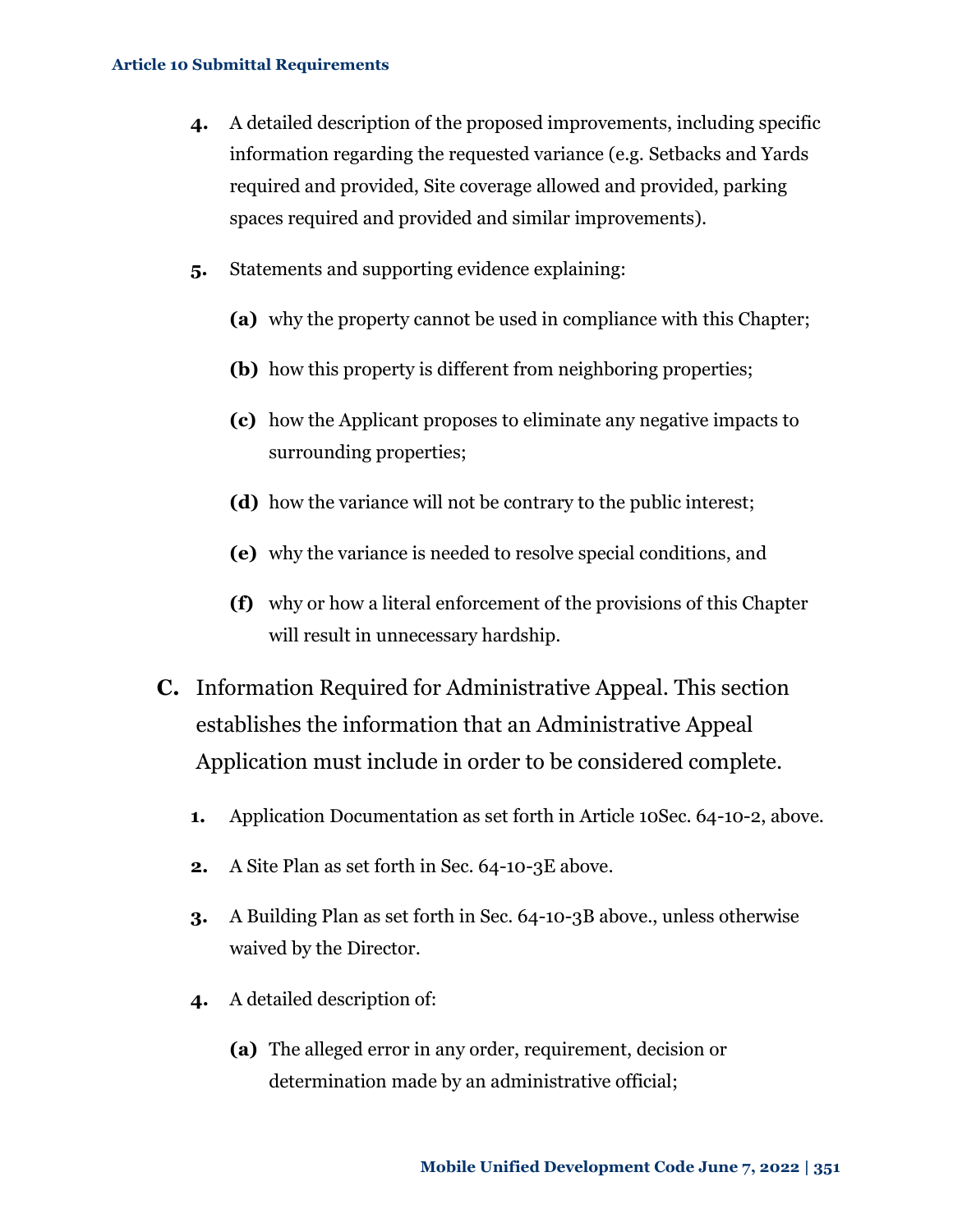- **(b)** How the Applicant contends the decision was the result of an arbitrary or capricious interpretation of this Chapter; and
- **(c)** How the Applicant contends the decision was an incorrect interpretation of this Chapter.
- **D.** Information Required for Sign Variance. This Section establishes the information that a Sign Variance Application must include in order to be considered complete.
	- **1.** Application Documentation as set forth in [Article 10Sec. 64-10-2,](#page-1-2) above.
	- **2.** A Site Plan including the following information:
		- **(a)** Drawn to a standard engineering or architectural scale;
		- **(b)** Property lines, with dimensions;
		- **(c)** Building(s) footprint(s), with existing and proposed building Signs, including the location, height and size of all building Signs;
		- **(d)** Streets, parking areas and drives;
		- **(e)** All existing trees or landscape items impacting a proposed Sign;
		- **(f)** All easements (existing and proposed); and
		- **(g)** Free-standing Sign locations (existing and proposed).
	- **3.** Current use of the property;
	- **4.** Whether the applicable lot(s) includes a single Owner or tenant, or multiple Owners or tenants;
	- **5.** Seven (7) to ten (10) photographs showing the existing buildings, all wall and free-standing Signs, and areas in which any proposed Signs are to be located;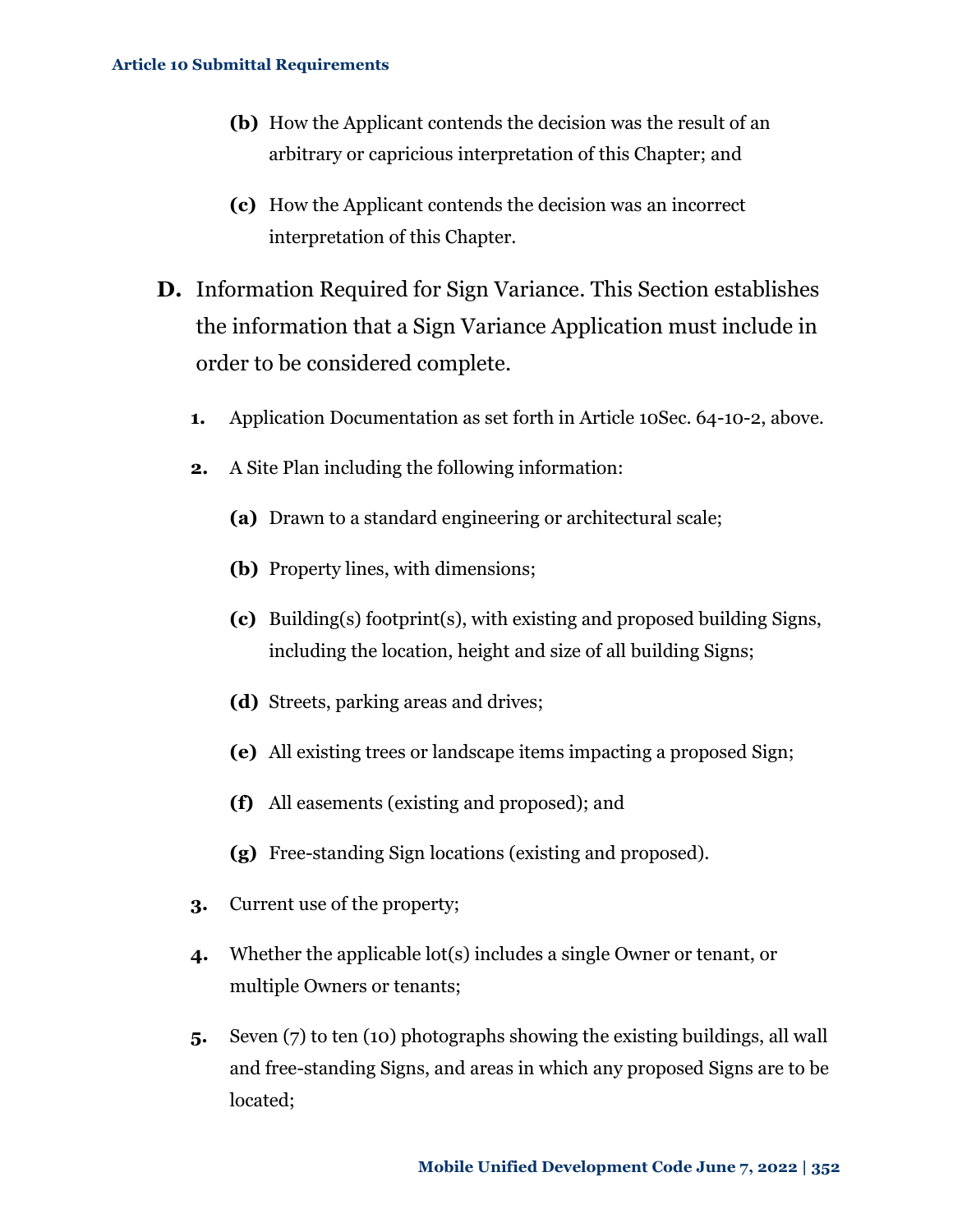- **6.** Statements and supporting evidence explaining:
	- **(a)** why the signage cannot be provided in compliance with this Chapter;
	- **(b)** how this property is different from neighboring properties;
	- **(c)** how the Applicant proposes to eliminate any negative impacts to surrounding properties;
	- **(d)** how the variance will not be contrary to the public interest;
	- **(e)** why the variance is needed to resolve special conditions, and
	- **(f)** why or how a literal enforcement of the provisions of this Chapter will result in unnecessary hardship.
- **7.** Sign Elevations including:
	- **(a)** A sketch of the front and side views of the structure(s) with dimensions;
	- **(b)** Any existing or proposed Signs, with applicable dimensions; and
	- **(c)** A sketch or drawing of all free-standing Signs, with all applicable dimensions.

#### <span id="page-16-0"></span>**Sec. 64-10-8 Special Exceptions**

- **A.** Information Required. This Section establishes the information that Special Exception Applications must include in order to be considered complete.
	- **1.** Application Documentation as set forth in [Article 10Sec. 64-10-2,](#page-1-2) above.
	- **2.** A Site Plan as set forth in [Sec. 64-10-3E above.](#page-6-0)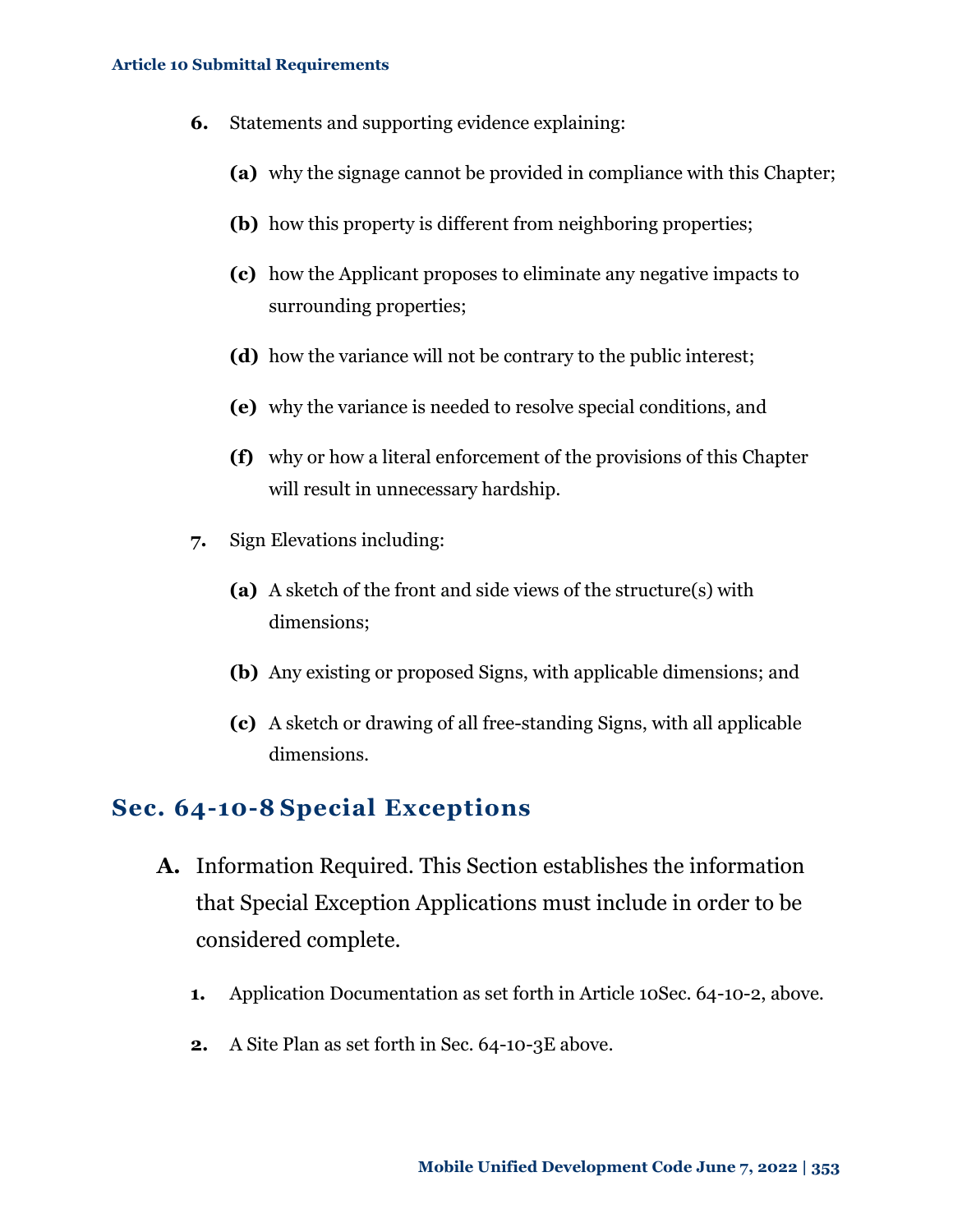- **3.** Provision of detailed justifications and documentation of compliance with Approval Criteria for Special Exceptions as set forth in Article 5.
- **4.** If applicable, provision of detailed justifications and documentation of compliance with the Criteria by Use as set forth in Article 5.
- **B.** Traffic Impact Studies (TIS). The Traffic Engineer shall prescribe the requirements and contents of any traffic impact study that may be required.

### <span id="page-17-0"></span>**Sec. 64-10-9 Sign Permits**

- **A.** Application. An Application for a Sign Permit shall include the following information:
	- **1.** Sign location (address and parcel number);
	- **2.** Name and contact information for Sign fabrication contractor and Sign installation contractor;
	- **3.** Name and contact information of Sign Owner and all property Owners;
	- **4.** Type of business;
	- **5.** The type of Sign, based on the Sign classifications described in this Chapter (Articles 4, 13 and Appendix A), and as defined in Article 8;
	- **6.** Sign dimensions, including:
		- **(a)** Height from ground level to top of Sign;
		- **(b)** Height from ground level to bottom of Sign;
		- **(c)** Width and height of Sign face; and
		- **(d)** Sign area (total and for each Sign face).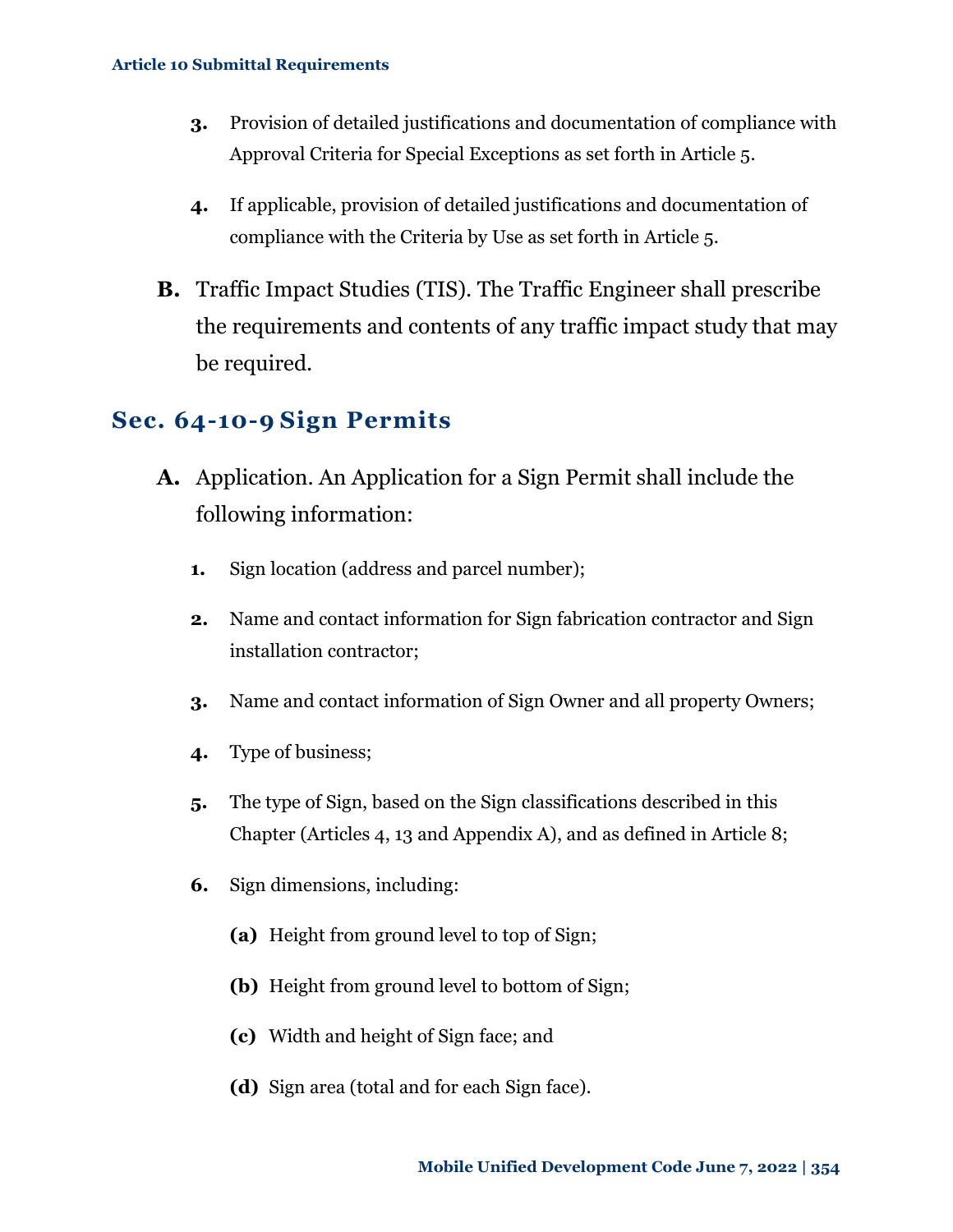- **7.** Drawings
	- **(a)** Location Sketch;
	- **(b)** Submission of documentation certifying that the new or enlarged sign structure complies with the currently adopted International Building Code (IBC), which may require the submission of plans signed and sealed by a properly licensed Professional Engineer.
	- **(c)** A scaled drawing showing the entire Sign and support structure, with dimensions and renderings.
	- **(d)** For Freestanding Signs, a Site plan showing:
		- **(1)** The Sign location;
		- **(2)** Setbacks from the public right-of-way and front property line;
		- **(3)** Sign orientation;
		- **(4)** Distance from all Streets, rights of way and other structures on the Site; and
		- **(5)** location of any existing or proposed trees within fifteen (15) feet.
	- **(e)** For Wall Signs, a sketch and square footage of building wall.
- **8.** Total cost of the Sign including materials, labor and installation.
- **9.** If the contract(s) valuation is over fifty thousand dollars (\$50,000), a State of Alabama General Contractor's Specialty License must be provided.
- **10.** If an electrical permit is required by the currently adopted National Electrical Code, the required electrical permit must be obtained prior to the issuance of a Sign Permit. This includes the submission of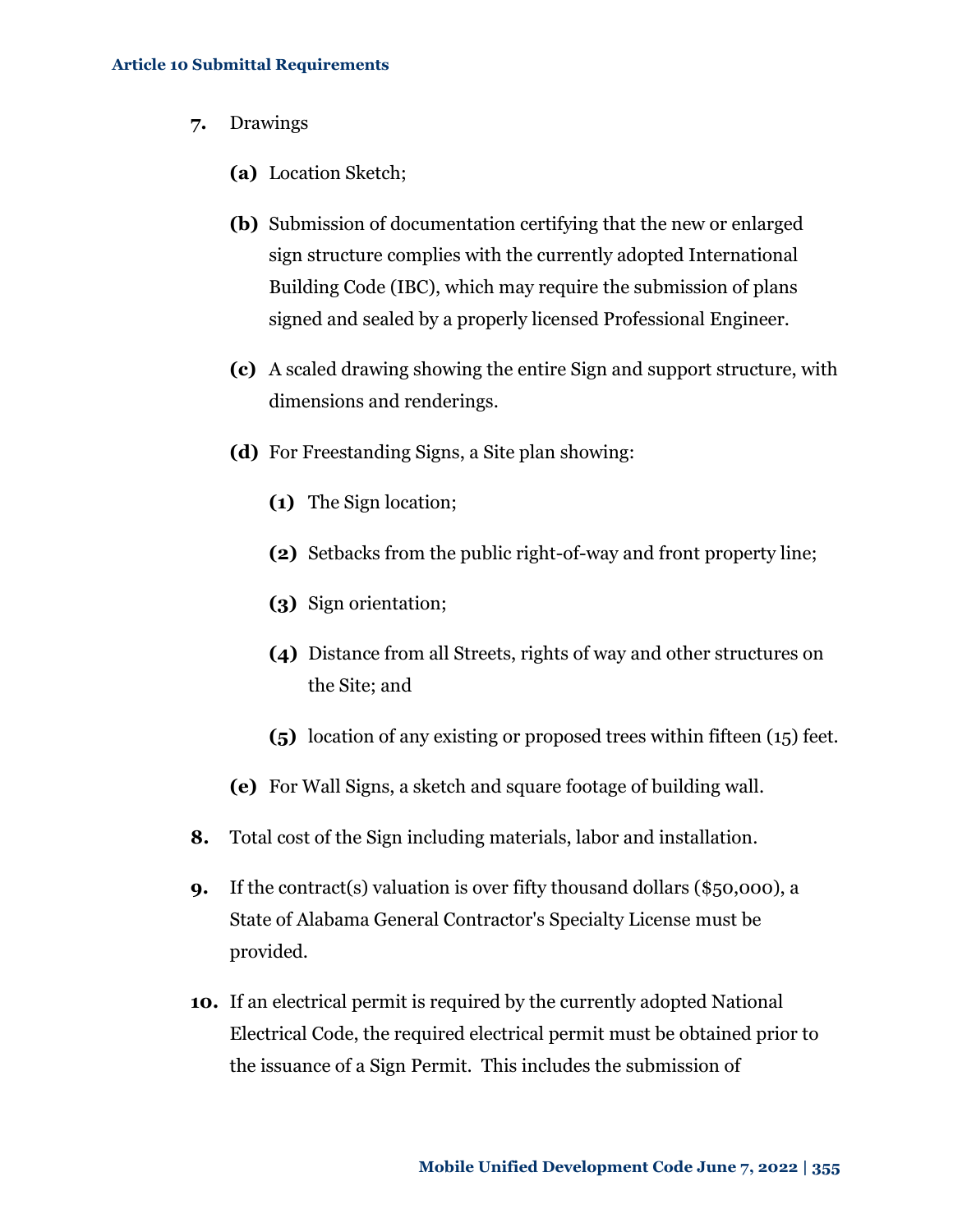Underwriters Laboratory (UL) file number of Fabricator, UL file number of Sign, nits (if electronic) and electrical permit number.

- **11.** The Sign permit shall become null and void unless construction of the Sign has been substantially completed within six (6) months from the date on which the permit was issued. In the event a permit becomes null and void after the expiration of six (6) months, the permittee shall be required to reapply for a permit for that Site and pay another permit Application fee.
- **B.** Illuminated Signs/Electronic Message Centers
	- **1.** In addition to the requirements of Section A above, the following information is required:
		- **(a)** Site Plan depicting the straight line distance between the proposed sign and residentially zoned property.
		- **(b)** Submission of documentation that the sign is equipped with an ambient light monitor.
		- **(c)** Written certification from the sign manufacturer certifying that the light intensity of the sign is compliant with Article 4.
- **C.** Off-Premise Signs. This includes electronic or digital Off-Premise Signs, and the conversion of any existing Off-Premise Sign to electronic or digital technology.
	- **1.** In addition to the requirements of Sections A and B above, the following information is required:
		- **(a)** Copy of a deed, lease or other agreement by which the Applicant has the right to erect, use or maintain the proposed Sign at the stated location.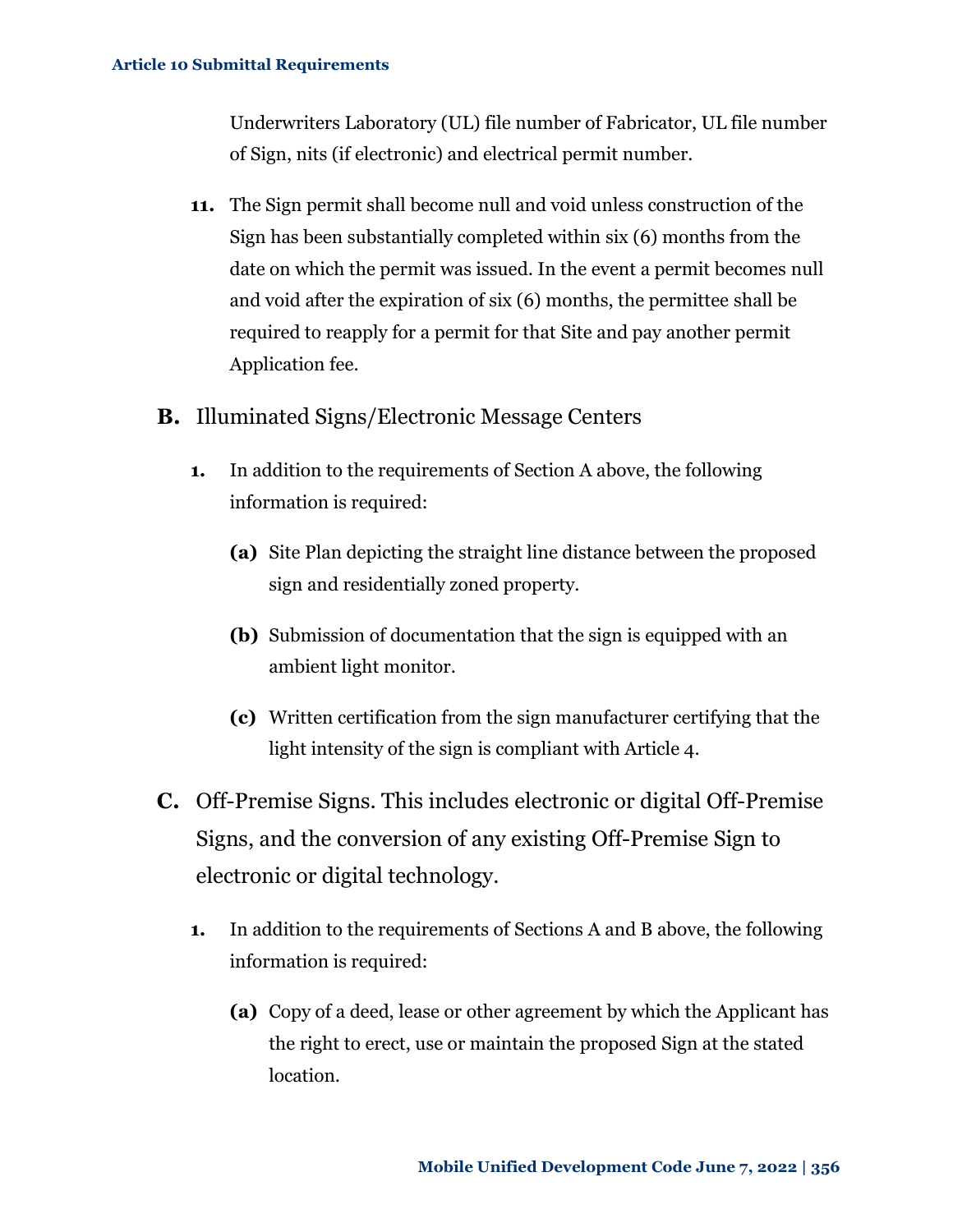- **(b)** The distance from the proposed Sign to closest Off-Premise Sign on the same side of the street and on the opposite side of the street.
- **(c)** Distance from proposed Sign to closest residentially zoned (R-1, R-2 or R-3) property.
- **(d)** If the proposed sign is an Electronic Sign, the location of all other Electronic Off-Premise Signs within a radius of one mile of the proposed location, must be provided.
- **(e)** If the proposed sign is an Electronic Sign, written certification from the Sign manufacturer certifying that the light intensity of the Sign has been preset not to exceed the illumination levels established by this Section, and that the preset intensity level is protected from end user manipulation by password protected software or other approved method is required.
- **(f)** Identification of the Signs that will be removed within six (6) months of the issuance of the Sign Permit as required by this Section.
- **(g)** A permit Application fee of two hundred fifty dollars (\$250.00) per structure shall be paid by each person or corporation seeking a Sign Permit under this Section. This fee shall be in addition to, and not in lieu of, any other fees or licenses required.
- **D.** Springhill Overlay, Downtown Development District, and Historic **Districts** 
	- **1.** In addition to the requirements of Section A above, the following information is required:
		- **(a)** How the Sign will be mounted.
		- **(b)** Sign materials.